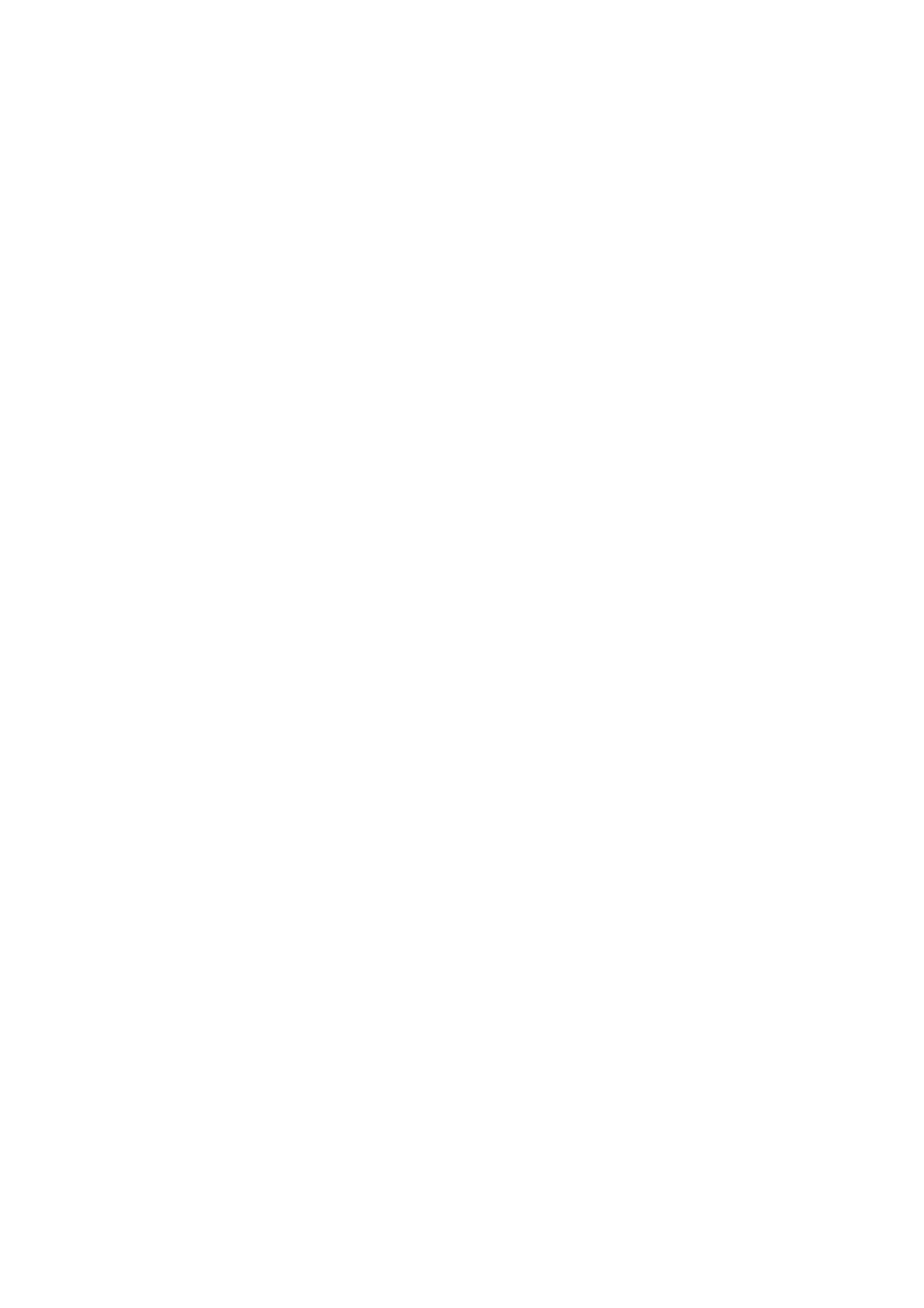# **REPORT ON THE FUTURE PERMANENT PREMISES OF THE INTERNATIONAL CRIMINAL COURT**



**A COMPARATIVE EVALUATION OF THE THREE POSSIBLE OPTIONS FOR THE PERMANENT PREMISES OF THE INTERNATIONAL CRIMINAL COURT**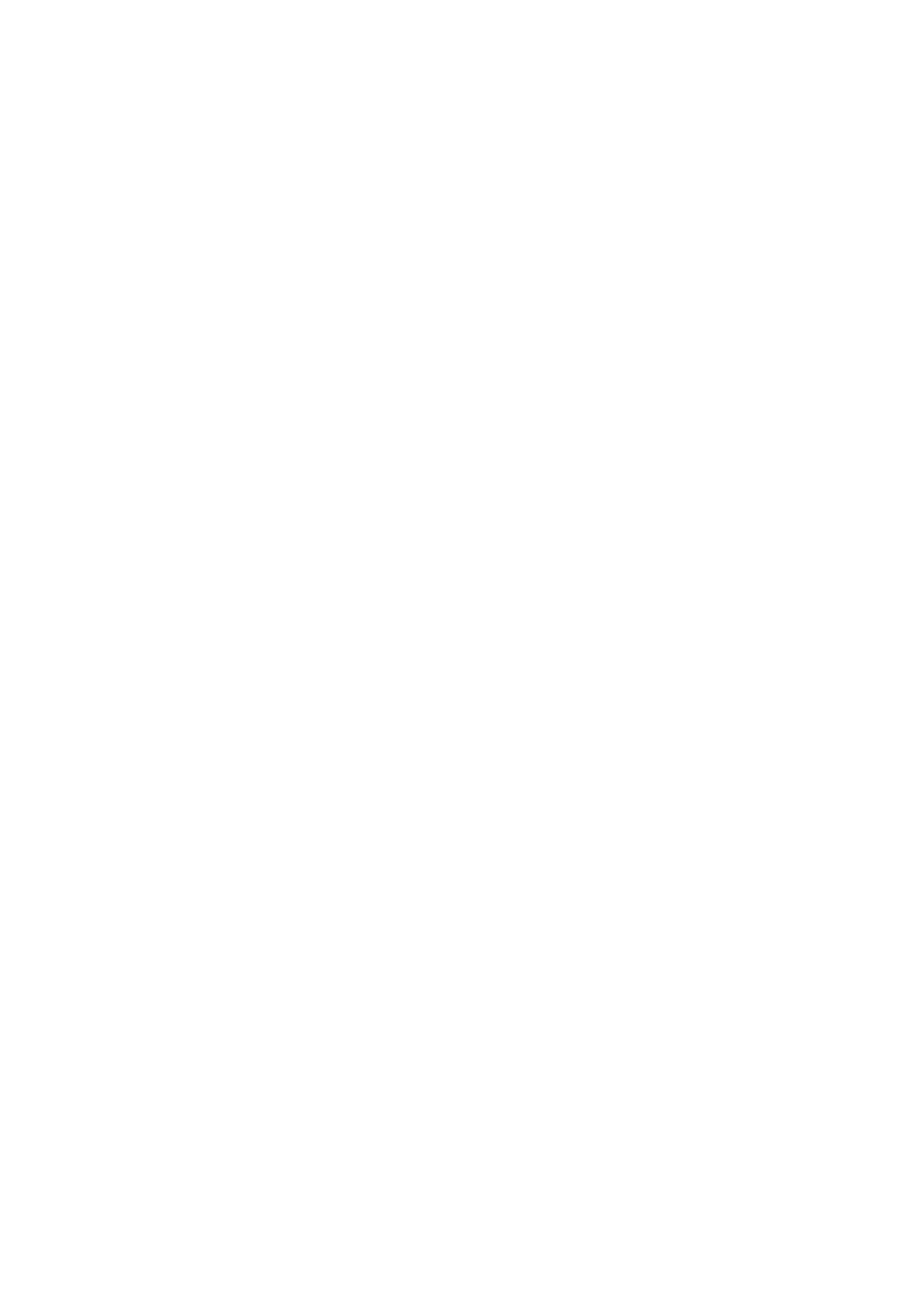# **CONTENTS**

|       | <b>EXECUTIVE SUMMARY</b>     | 7                       |
|-------|------------------------------|-------------------------|
| I     | <b>INTRODUCTION</b>          | 7                       |
| II.   | <b>OPTIONS</b>               | $\overline{\mathbf{9}}$ |
| II.1  | The Arc                      | 9                       |
| II.2  | <b>ICTY</b> premises         | 10                      |
| II.3  | New permanent premises       | 10                      |
| Ш.    | <b>REQUIREMENTS</b>          | 11                      |
| III.1 | Spatial requirements         | 11                      |
| III.2 | Functional requirements      | 14                      |
| III.3 | Security requirements        | 17                      |
| III.4 | Costs                        | 19                      |
| III.5 | Public identity requirements | 20                      |
| III.6 | Legal feasibility            | 22                      |
| IV.   | <b>OVERVIEW</b>              | 22                      |
| V.    | <b>CONCLUSION</b>            | 24                      |

This report was prepared by the Inter-Organ Committee on the Permanent Premises of the International Criminal Court under the chairmanship of Judge Hans-Peter Kaul.

The Court would like to express its appreciation for the contributions and data provided by the ICC Task Force, the Netherlands Government Building Agency and the Registry of the International Criminal Tribunal for the former Yugoslavia.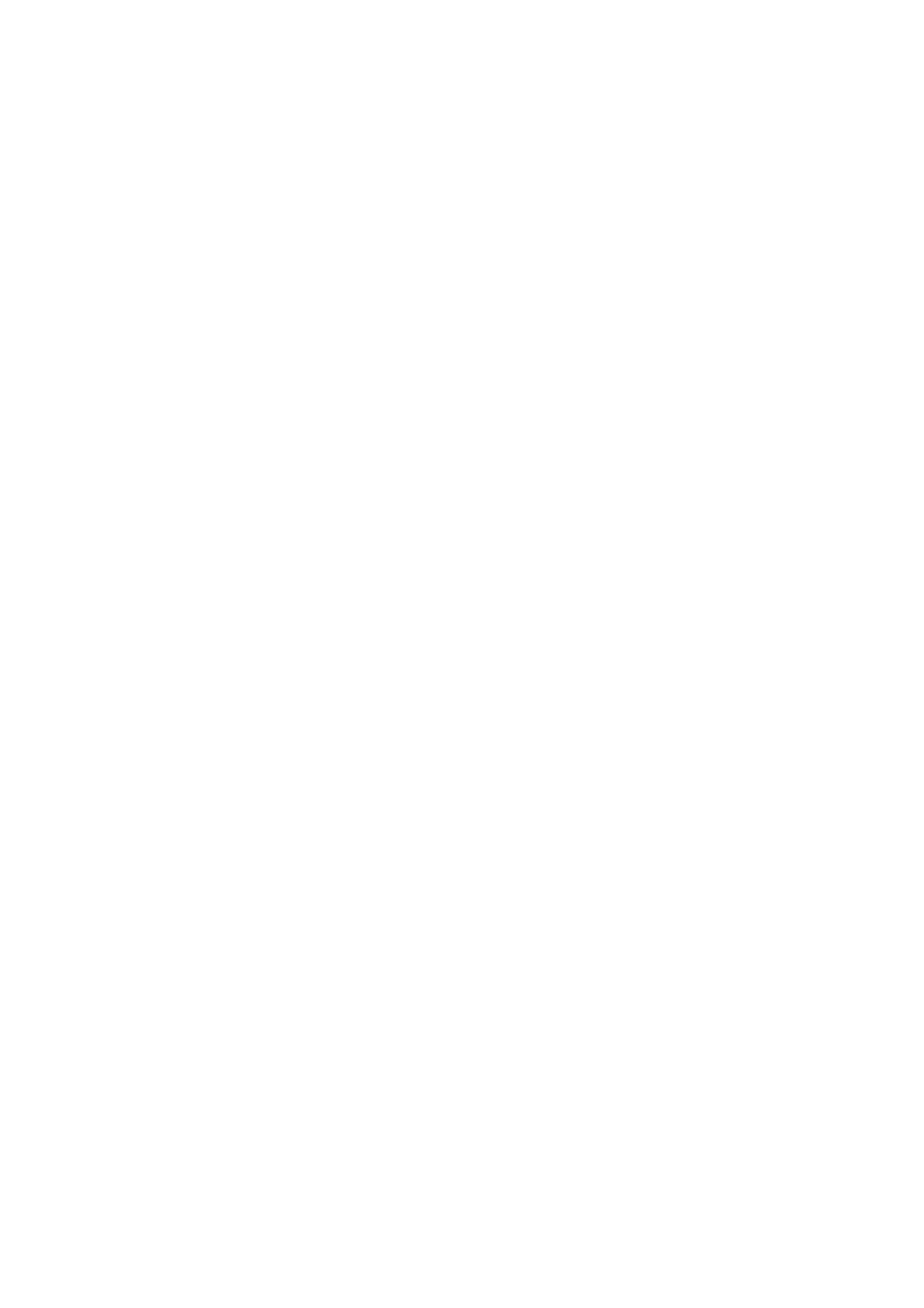# **EXECUTIVE SUMMARY**

## **1. Objective**

1. This report was prepared at the request of the Assembly of States Parties (the Assembly) by the Inter-Organ Committee on the Permanent Premises of the International Criminal Court. It compares three options for the future permanent premises of the Court as suggested by the Assembly at its session in 2004, namely: staying indefinitely in the interim premises (the Arc); moving into the premises of the International Criminal Tribunal for the former Yugoslavia (ICTY premises) once the Tribunal has finalized its work; or moving into new purpose-built premises to be located at the Alexanderkazerne.

# **2. Methodology and findings**

2. The three options are compared in the light of objective criteria and given a weighted rating for each criterion. This method allows for an objective assessment with a quantifiable outcome. The criteria that are used for the comparison are the same as those formulated in the Project Presentation, the document containing the estimated accommodation requirements of the Court by 2012.

3. The conclusion of this report is that the best option would be to move into new purposebuilt premises.

4. The ICTY premises and the Arc are both considered to be sub-optimal solutions. They each suffer from the same problem: although they may be adaptable to some extent to the formal requirements of the Court, they are not really suitable for an international criminal court. Accordingly, although there would be a slight preference for the ICTY premises over the Arc, the existing buildings cannot in either case fully meet the spatial and functional requirements of the International Criminal Court and this is an insurmountable disadvantage.

5. The big difference between the ratings for the Arc and the ICTY premises, on the one hand, and the Alexanderkazerne, on the other, is due mainly to the fact that the former:

- Are too small to house the Court at Full Capacity;
- Do not allow for further possible expansion (scalability);
- Do not meet the specific functional needs of an international criminal court;
- Do not meet the required security standards;
- Do not project the correct image of the Court.

6. The Alexanderkazerne has the important advantage of permitting the permanent premises to be designed exactly in accordance with the requirements of the Court. As a consequence, many of the disadvantages that ensue from moving an organization with specific needs to an already existing building do not arise.

7. The costs for each option were one of the main criteria in the overall comparison. They were allocated 20% of the total weight of all criteria. Even applying this relatively high level of importance, the outcome is more evenly distributed than might be expected, because it is estimated that the differences in total annual costs for accommodation over a longer period would not be very great.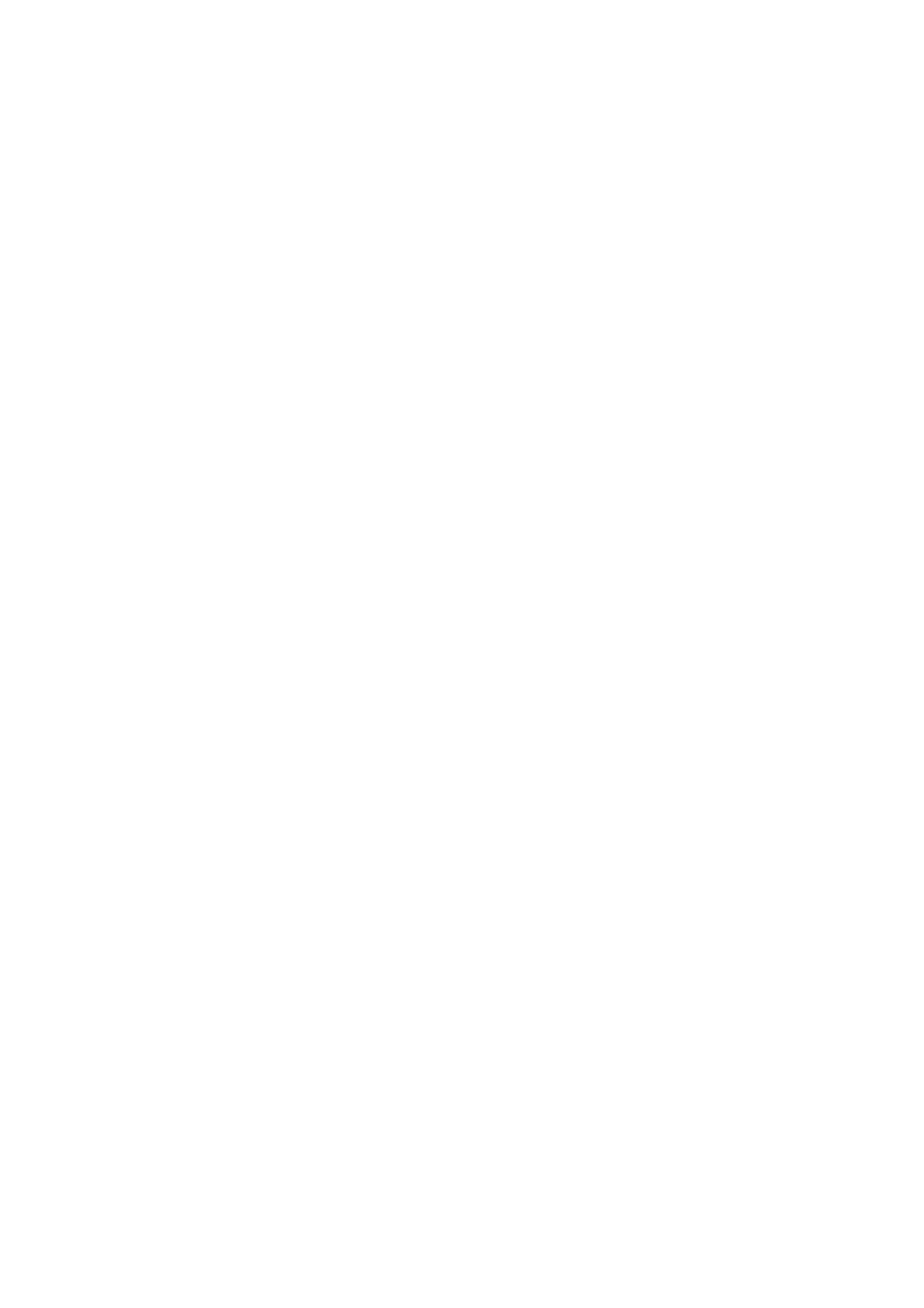# **I. INTRODUCTION**

8. This report is submitted further to paragraphs 23 and 24 of part II (Programme Budget for 2005 and related documents) of the official records of the Assembly of States Parties to the Rome Statute of the International Criminal Court, held in The Hague, from 6 to 10 September 2004 (ICC-ASP/3/25). In paragraph 23 the Assembly noted that there were at present three possible options for the Court as regards its permanent premises: to stay in its current premises; to move into the building of the International Criminal Tribunal for the former Yugoslavia, if and when vacated; or to move to a different dedicated building.

9. In paragraph 24, the Assembly also endorsed the recommendations contained in paragraphs 101 and 102 of the report of the Committee on Budget and Finance dated 13 August 2004 (ICC-ASP/3/18). There, the Committee had recommended, in particular, that the Assembly should consider the desirability of establishing purpose-built permanent premises for the Court. The Committee had also recommended that the Court and the Assembly consider the possibility of continuing to use the interim premises in the longer term. Furthermore, the Committee had requested that the Court prepare an analysis of the costs and benefits of continuing to use the current premises, in order to assist the Assembly in considering the options.

10. With regard to these issues, the Assembly expressed the view that further consultation would be required on this matter and decided to be seized of the matter in 2005.

11. As requested by the Assembly and the Committee on Budget and Finance, this report has been prepared to inform, initially, the Committee, during its session in The Hague from 4 to 6 April 2005, on the three housing options identified by the Committee and the Assembly. Furthermore, it is planned to use this report for the proper and full information of States Parties on other occasions, in particular at meetings of the Working Group with the Bureau of the Assembly under the chairmanship of Ambassador Gilberto Vergne Saboia (Brazil).

12. It should be ensured that the States Parties are properly informed and have enough time to consider and compare the housing options before the 2005 session of the Assembly.

# **II. OPTIONS**

13. Three options for the future permanent premises of the International Criminal Court, as suggested by the Assembly at its 2004 session, are compared in this report:

- − Staying indefinitely in the interim premises (this option is referred to hereinafter as "the Arc":
- − Moving into the premises of the International Criminal Tribunal for the former Yugoslavia once the Tribunal has finalized its work (this option is referred to hereinafter as "ICTY premises") ; or
- − Moving into new purpose-built premises, to be located at the Alexanderkazerne (this option is referred to hereinafter as "Alexanderkazerne").

# **II.1 The Arc**

Location: Maanweg 174, 2516 AB, The Hague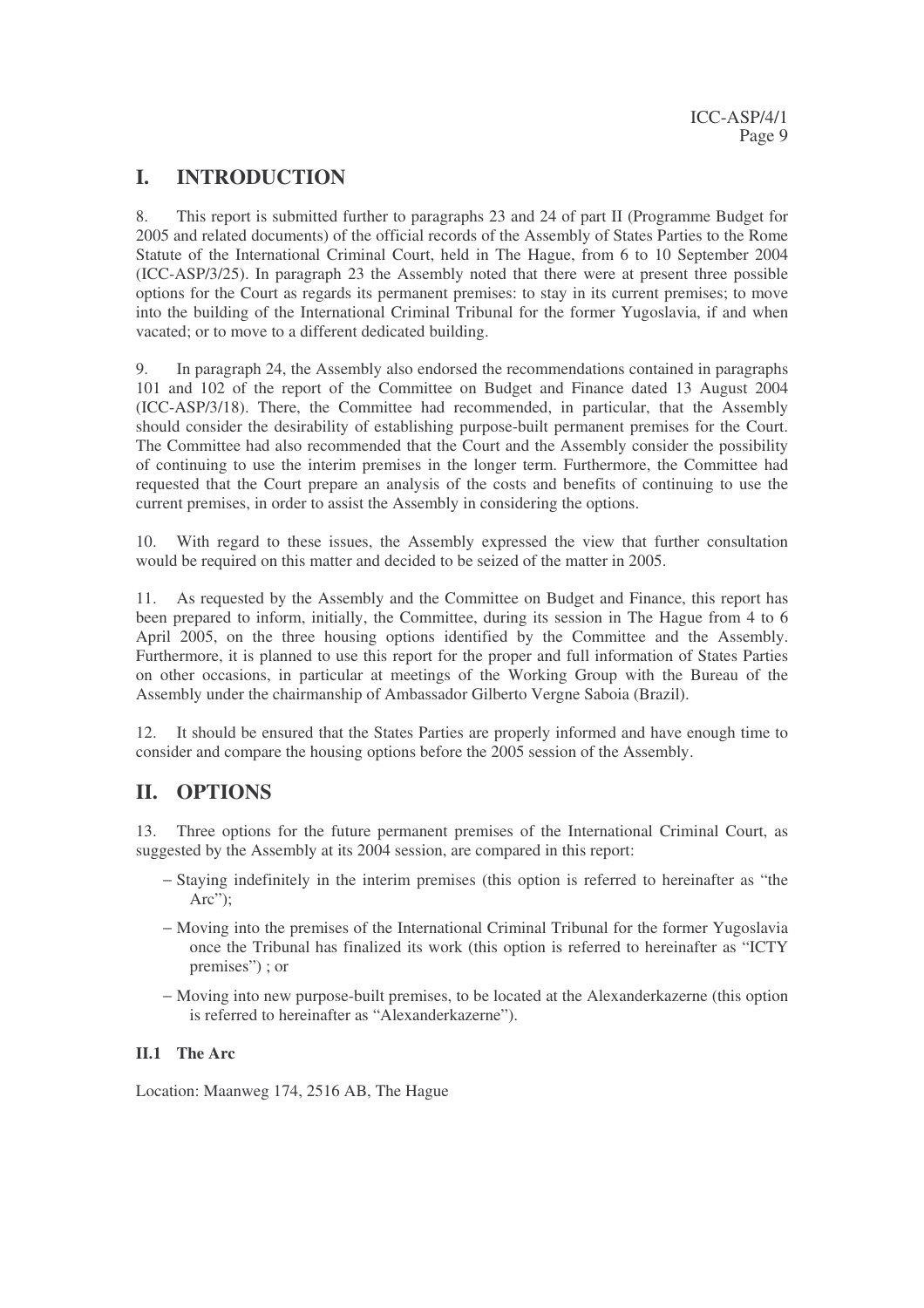14. The Arc is made up of three interconnected buildings (called "wings"), the main element of which is a 15-storey high-rise tower building. The buildings almost entirely cover a piece of land measuring 5,259 m<sup>2</sup>. The whole complex provides a rentable floor area of 21,333 m<sup>2</sup>, which allows for the accommodation of approximately 800 to 850 staff members. It also houses an improvised deliberation room of  $65 \text{ m}^2$  to meet the most urgent Pre-Trial Chambers needs. In addition, there is a newly built "D-wing" with a gross floor area of  $6,371 \text{ m}^2$ , with two courtrooms of 170  $m^2$  and 70  $m^2$  respectively and adjacent reception facilities.

15. The parking lot is located at a considerable distance from the Arc itself and provides space for 375 cars. There are no parking provisions for visitors, satellite vans, buses, etc.

# **II.2 ICTY premises**

Location: Churchillplein 1, 2517 JW, The Hague

16. The International Criminal Tribunal for the former Yugoslavia accommodation is divided among three buildings.

17. The main building, which dates from the 1950s, has a rentable floor area of 19,883  $m<sup>2</sup>$  and can accommodate around 700 staff members spread over 5 storeys. The main building includes the three courtrooms. The total area of the land is  $8,600 \text{ m}^2$ .

18. In addition, there are two buildings located at different addresses in the vicinity of the main building. One provides office space for up to 200 staff members and the other for 70. There are no parking provisions for satellite vans or buses.

19. There is an underground parking lot with space for 335 cars. In addition, there are 63 parking spaces inside the security fence. Visitors are able to use the car park of a neighbouring congress centre, but must pay a parking fee.

## **II.3 New permanent premises**

Location: Alexanderkazerne, Van Alkemadelaan, 2597 AK, The Hague

20. The site on which the permanent premises would be constructed is the former Alexanderkazerne military barracks. The area of this site is  $72,267$  m<sup>2</sup>, which is sufficient to construct the permanent premises exactly as defined in the Project Presentation and leaves ample room for reorganization and expansion, using the basic model of a campus-like arrangement. The Alexanderkazerne will be available by 2009.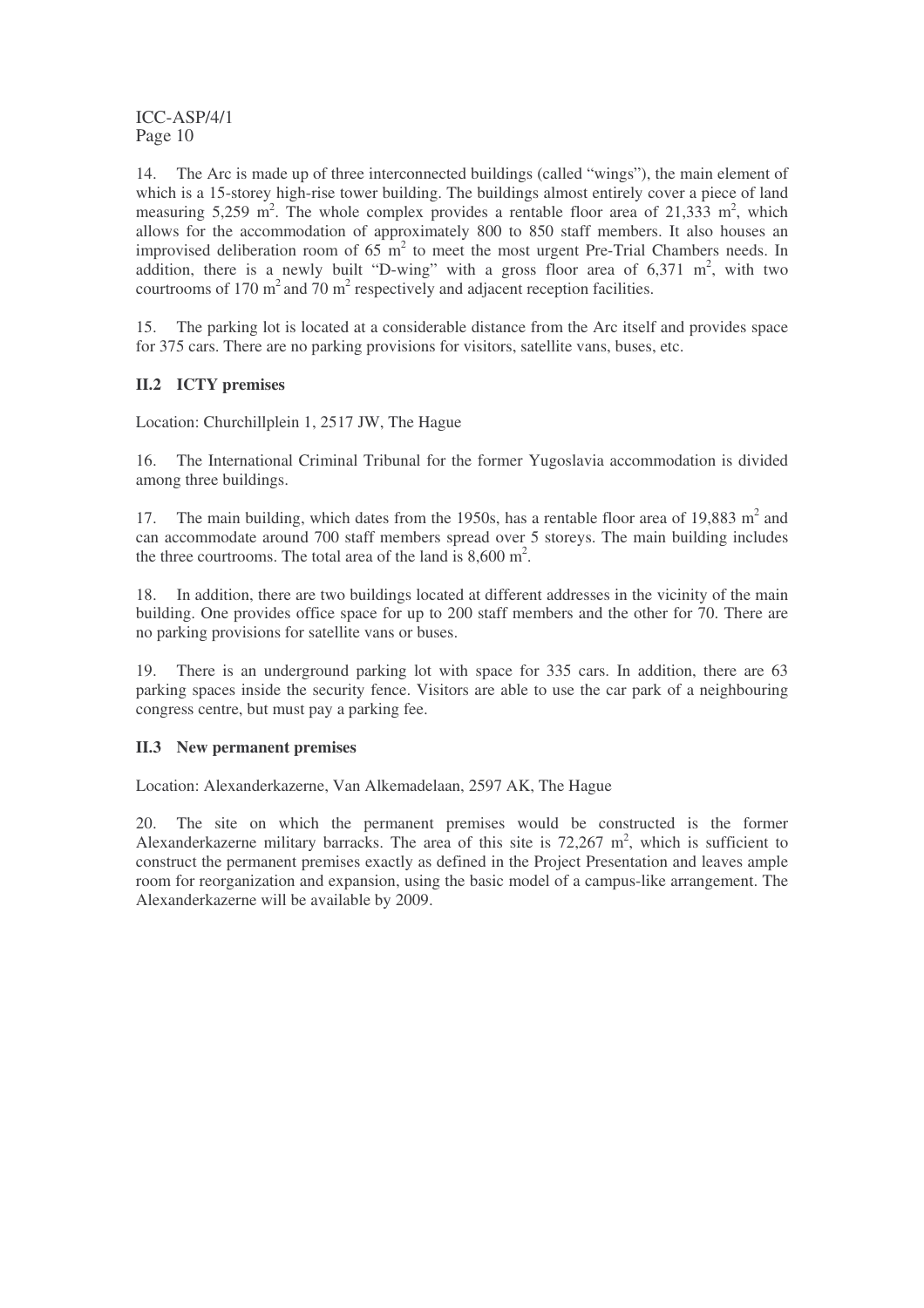# **III. REQUIREMENTS**

21. This chapter describes the requirements for the future permanent premises (according to the definition in the Project Presentation) and assesses the three possible options against these requirements. The evaluation leads to a rating of each option in terms of points ranging from 1 (very unfavourable) to 5 (very favourable). In the next chapter, these ratings are summed up and compared to produce the final result.

## **III.1 Spatial requirements**

#### **III.1.1 Office space for staff members of the International Criminal Court**

#### Requirement

22. The Court currently assumes that it will need working spaces for between 950 staff members (at Standing Capacity) and 1,300 staff members (at Full Capacity). *(See III..2 in Project Presentation.)*

#### Evaluation

- The Arc: *Unfavourable (2 points)*
	-
	- o The Arc can house around 800 staff members.
	- o Currently, the Court is using ancillary space located at the Saturnusstraat site, some 400 metres from the main building.
- ICTY premises: *Unfavourable (2 points)*
	- o The main building of the ICTY premises is designed for 700 staff members.
	- o The satellite building at Eisenhowerlaan, located 350 metres from the main building, can accommodate up to 200 staff members.
	- o The satellite building at Vuurtorenweg, located 1,500 metres from the main building, can accommodate up to 70 staff members. A shuttle bus service connects this location to the main building.
- Alexanderkazerne: *Very favourable (5 points)*
	- o The Alexanderkazerne allows for construction to accommodate 1,300 staff members.

#### **III.1.2 Three courtrooms**

#### Requirement

23. The International Criminal Court will need one large and two normal courtrooms with sufficient ancillary space for the public, victims and media representatives. *(See III.5 in Project Presentation.)*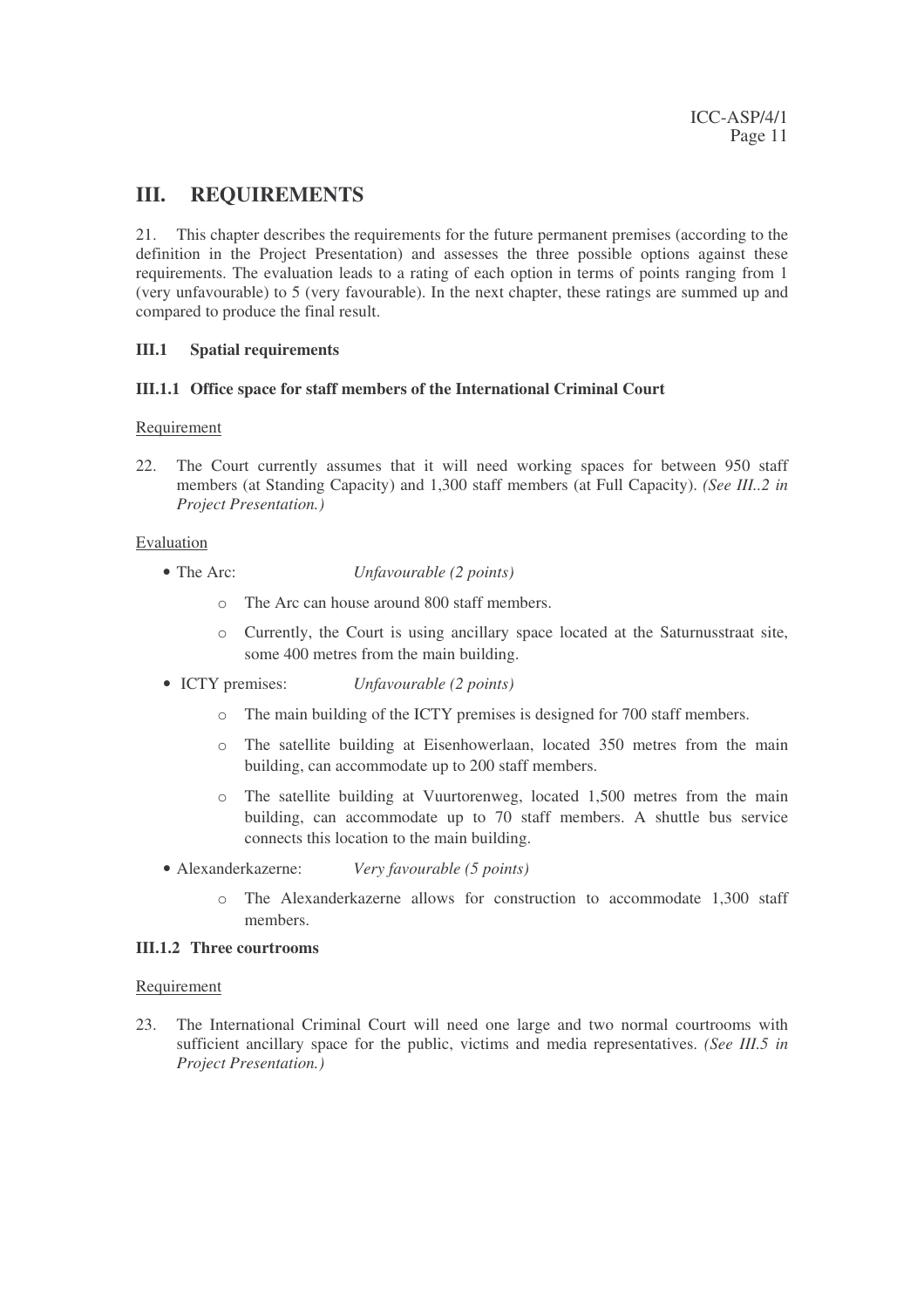## Evaluation

- 
- The Arc: *Average (3 points)*
	- $\circ$  The Arc has two courtrooms of 170 m<sup>2</sup> and 70 m<sup>2</sup> respectively. In addition, there is an improvised deliberation room of 65  $m<sup>2</sup>$  to meet the most urgent Pre-Trial Chamber needs.
- ICTY premises: *Average (3 points)*
	- o The Tribunal has three courtrooms but the public galleries of one of the courtrooms are too small.
	- o The courtrooms of the Tribunal are not suited to the participation of victims, counsel or State representatives.
- Alexanderkazerne: *Very favourable (5 points)*
	- o The Alexanderkazerne site allows for the construction of courtrooms and public galleries as required.

# **III.1.3 Working space for victims/defence/State legal teams**

# Requirement

24. The International Criminal Court should provide suitable facilities for the requirements of victims and witnesses as well as for the needs of defence counsel*. (See II.2.2 in Project Presentation.)*

- The Arc: *Unfavourable (2 points)*
	- o The waiting rooms for witnesses are located in the regular office area and do not have separate facilities (separate entrance, toilets, etc.).
	- o No separate corridor between waiting area for witnesses/victims and courtroom.
	- o No separate working space for counsel for the defence, victims or States.
- ICTY premises: *Unfavourable (2 points)*
	- o The waiting rooms for witnesses do not have adequate facilities.
	- o No separate corridor between waiting area and courtroom.
	- o No separate working space for counsel for the defence, victims or States.
- Alexanderkazerne: *Very favourable (5 points)*
	- o The design of the buildings can take into consideration all requirements related to victims and witnesses.
	- o Facilities for the different types of counsel can be foreseen as required.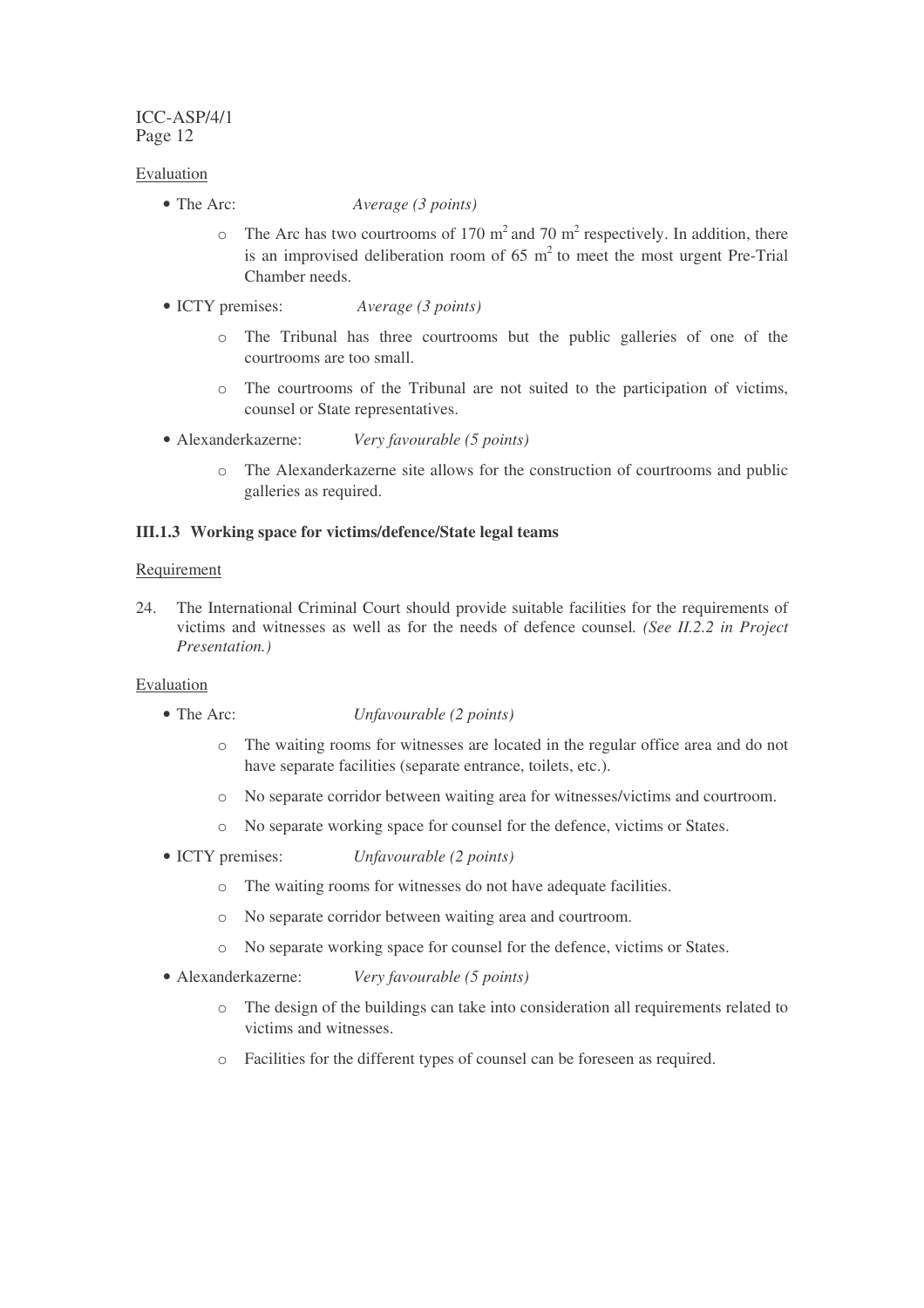## **III.1.4 Scalability**

#### Requirement

25. The premises and buildings of the International Criminal Court must be adaptable to the Court's changing needs in terms of size and use. Accordingly, the site of the permanent premises must allow for expansion beyond 1,300 staff members without disruption of the Court's work process*. (See II.2.1 and II.2.2 in Project Presentation.)*

#### Evaluation

- The Arc: *Very unfavourable (1 point)*
	- o The Arc site has no space left for either horizontal or vertical expansion.
- ICTY premises: *Very unfavourable (1 point)*
	- o The ICTY premises has no capacity for expansion. Vertical expansion is not possible.
- Alexanderkazerne: *Very favourable (5 points)*
	- o The Alexanderkazerne site has sufficient space for expansion, if necessary.

#### **III.1.5 On-site parking**

#### Requirement

26. For security and accessibility reasons, the International Criminal Court requires a car park on or immediately adjacent to the site. The capacity has been calculated according to the Netherlands ratio of 1 parking space for 3 staff members. In addition, there must be separate parking facilities for 100 visitors, 3 coaches, 10 satellite vans, 10 VIP vehicles and 10 official vehicles. The last two categories must be within the security perimeter. *(See II.2.1 and III.4 in Project Presentation.)*

- The Arc: *Very unfavourable (1 point)*
	- o The car park is located several hundred meters away from the Arc, which is potentially dangerous for high-level officials walking to and from the Court and their car.
	- o Not enough capacity for the maximum of 1,300 staff members.
	- o No provision for visitors, satellite vans, VIP vehicles, official vehicles and coaches.
- ICTY premises: *Unfavourable (2 points)*
	- o Not enough capacity for the maximum of 1,300 staff members.
	- o No space for satellite vans or buses.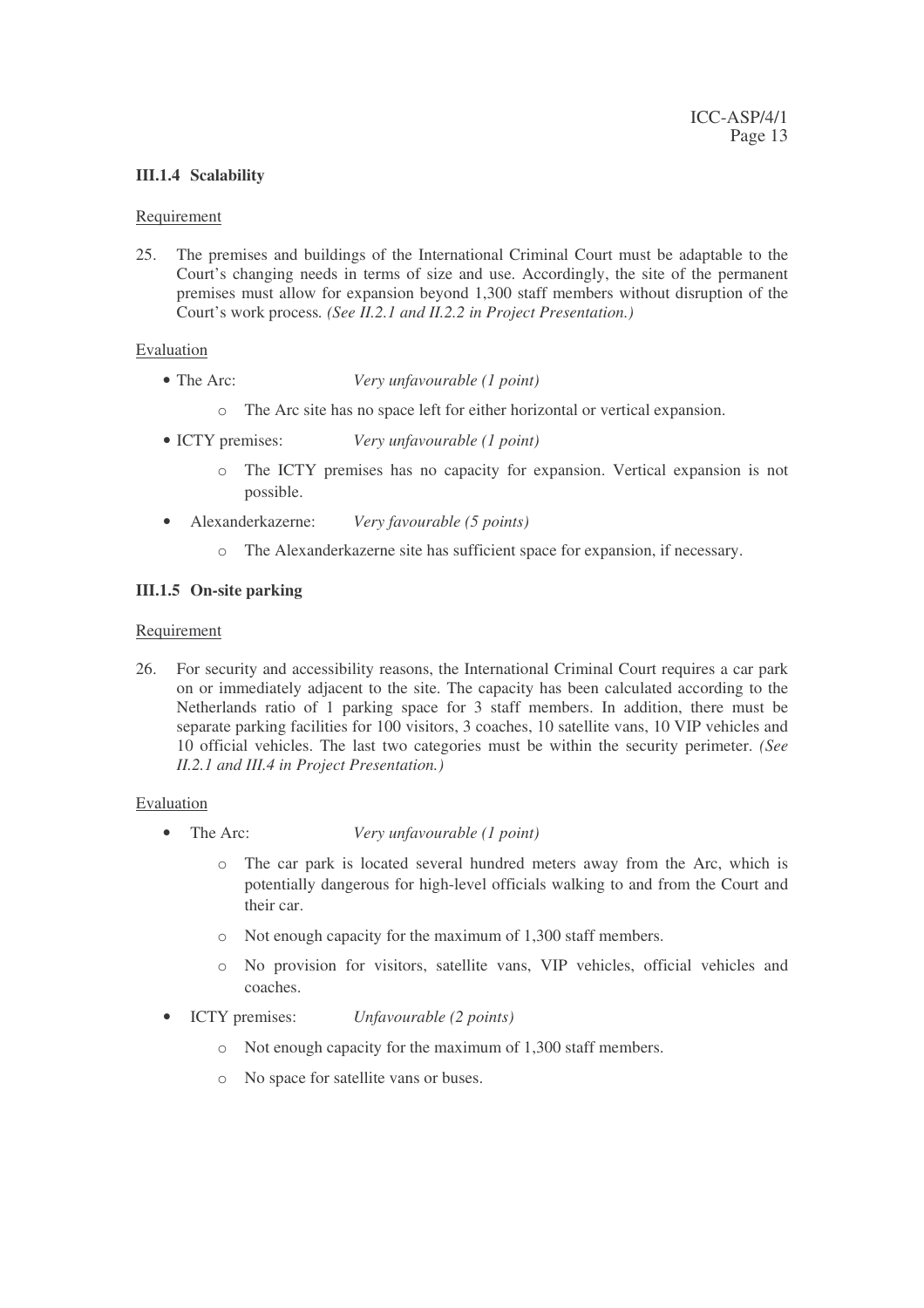- Alexanderkazerne: *Very favourable (5 points)*
	- o Enough space on the site for all requirements.

# **III.2 Functional requirements**

## **III.2.1 All on one site**

## Requirement

27. The International Criminal Court should never be forced to split up its permanent premises among separate locations. The permanent premises must house all organs of the court together on a single site (except for the detention unit). *(See II.2.1 in Project Presentation.)*

#### Evaluation

- The Arc: *Very unfavourable (1 point)*
	- o Even at Standing Capacity, the Arc could not house all Court's staff and splitting up would be required.
	- o Currently the Arc already needs and has acquired ancillary space at another location.
- ICTY premises: *Very unfavourable (1 point)*
	- o Even at Standing Capacity, the ICTY premises could not house all the Court's staff and splitting up would be required.
	- o Currently the ICTY premises are already divided among three locations.
	- Alexanderkazerne: *Very favourable (5 points)*
		- o The Alexanderkazerne allows all organs to be housed on one site.

## **III.2.2 Form defined by function**

#### Requirement

28. The site and the buildings should always be an enabling factor, not a limiting one. Smart organization and structuring of the premises will increase the effectiveness of the work processes and reduce the amount of support facilities (copiers, kitchens, etc.). Proximity relations should be taken into consideration. *(See II.2.1 in Project Presentation.)*

- The Arc: *Unfavourable (2 points)*
	- o The Arc is not suited to the Court's work processes and has no scope for providing the required layout for important functional clusters.
- ICTY premises: *Unfavourable (2 points)*
	- o The ICTY premises are not suited to the Court's work processes and have no scope for providing the required layout for important functional clusters.
- Alexanderkazerne: *Very favourable (5 points)*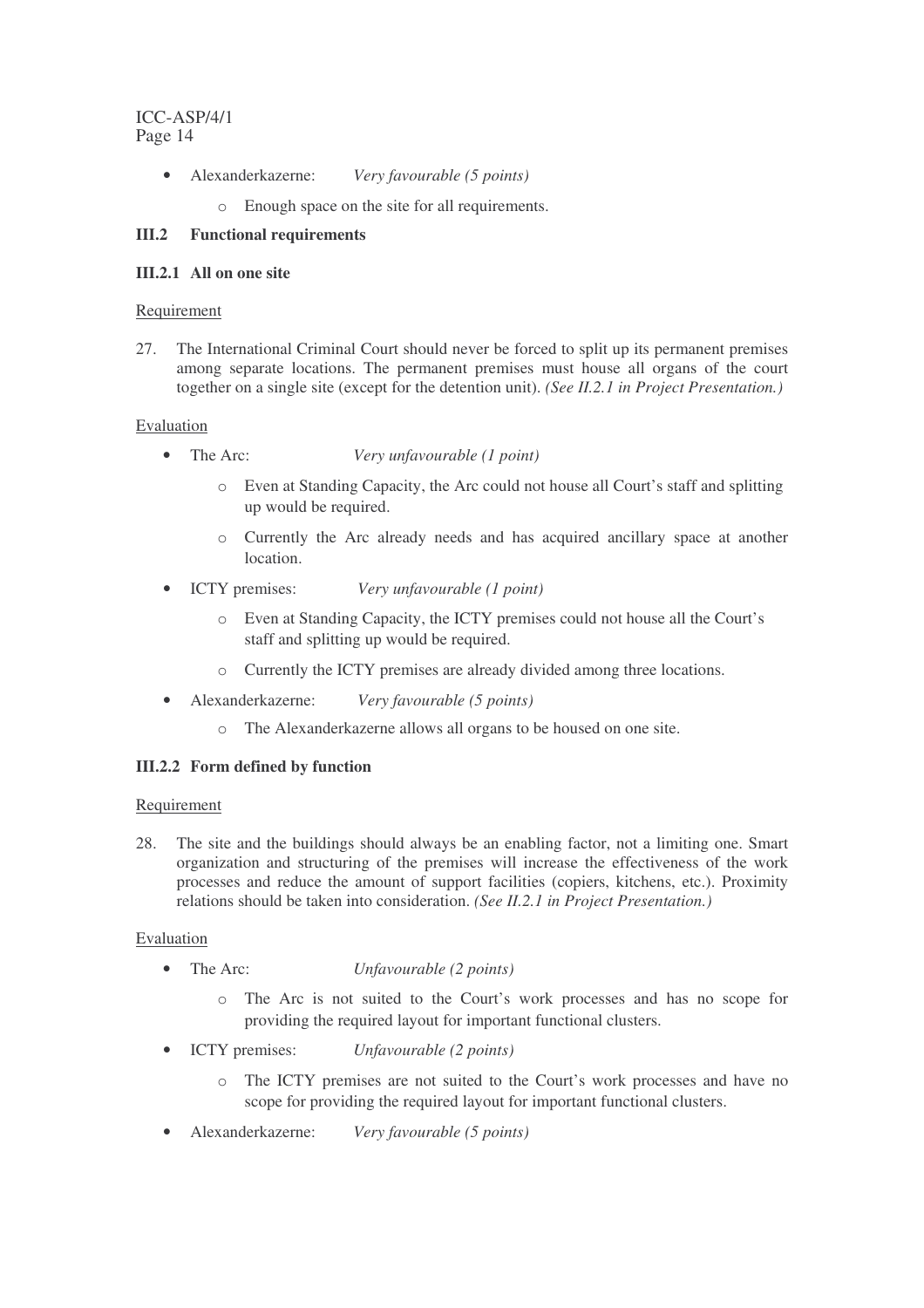o The Alexanderkazerne would be designed according to the functional requirements.

# **III.2.3 One site forever**

## Requirement

29. In order to avoid disruption of its operations, the International Criminal Court must avoid having to move again once it has moved into its permanent premises. It is therefore of great importance for the Court to have the legal certainty that its permanent premises will be at its disposal for as long as is required. *(See II.2.1 in Project Presentation.)*

# Evaluation

- The Arc: *Average (3 points)*
	- o The Arc is owned by a private bank, which may want to use its property for more profitable ends in the future.
	- o The current lease on the Arc expires in 2012.
- ICTY premises: *Average (3 points)*
	- o The main building of the ICTY premises is owned by a commercial real estate developer.
	- o The current lease on the main building of the ICTY premises expires in 2011 at the latest.
- Alexanderkazerne: *Very favourable (5 points)*
	- o The Alexanderkazerne will be a dedicated site with purpose-built buildings, which will be at the disposal of the Court for as long as required.

# **III.2.4 Separation of organs**

## Requirement

30. The premises of the International Criminal Court should allow the Court's main organs, in particular Chambers and the Office of the Prosecutor, to be clearly and visibly separated from each other. At the same time, the unity of the Court should be preserved as far as possible. *(See II.2.2 in Project Presentation.)*

- The Arc: *Average (3 points)*
	- o Although the Arc consists of three parts, they are not suited to the size of the organs. It would thus be necessary to spread the individual organs among different parts of the building.
- ICTY premises:*Unfavourable (2 points)*
	- o The core part of the ICTY premises consists of one large building: no possibility for visible separation.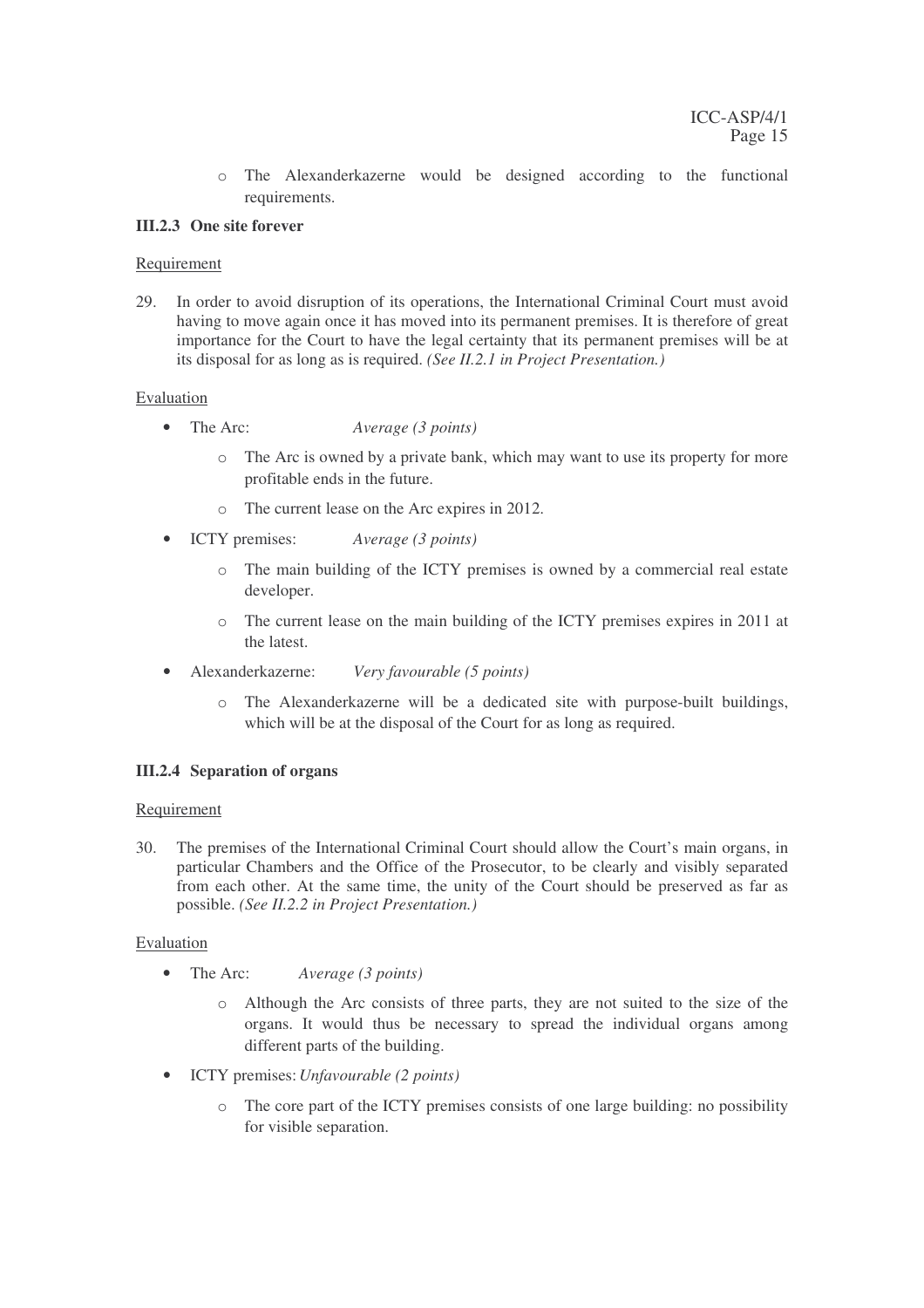- o Housing one of the organs in a different building would imply locating it at a different address without any connection to the main building.
- Alexanderkazerne: *Very favourable (5 points)*
	- o The Alexanderkazerne allows for an architectural design that fully reflects the different nature and function of the organs and respects the necessary distance between judges and parties to the proceedings.

# **III.2.5 Press facilities and library**

## Requirement

- 31. The press should be treated as a permanent observer of the Court's activities and as the prime witness for the outside world. The press facilities should make adequate coverage of the proceedings as easy and efficient as possible.
- 32. The Court's library should attract scholars and students and establish an intellectual link between the Court and the outside world. Visitors must be able to consult the Court's collection in a comfortable purpose-designed setting. *(See II.2.2 in Project Presentation.)*

## Evaluation:

- The Arc: *Favourable (4 points)*
	- o Press facilities at the Arc are satisfactory.
- ICTY premises: *Unfavourable (2 points)*
	- o The press facilities of the ICTY premises are inadequate.
	- o There is no library that is open to the public.
- Alexanderkazerne: *Very favourable (5 points)*
	- o Press facilities will be designed to meet the requirements of the media of the twenty-first century.
	- o The library will be located and designed in such a way that it can be used by both Court staff and visitors.

# **III.2.6 Accessibility**

## Requirement

- 33. Accessibility is important from different perspectives:
	- The location of the premises of the International Criminal Court should be easily accessible by road and public transport.
	- Access to the premises itself must be easy and secure. This requires at least five different types of entrance: for Court staff, for visitors, for witnesses, for detainees and for goods.
	- The Court must be fully accessible for persons with disabilities.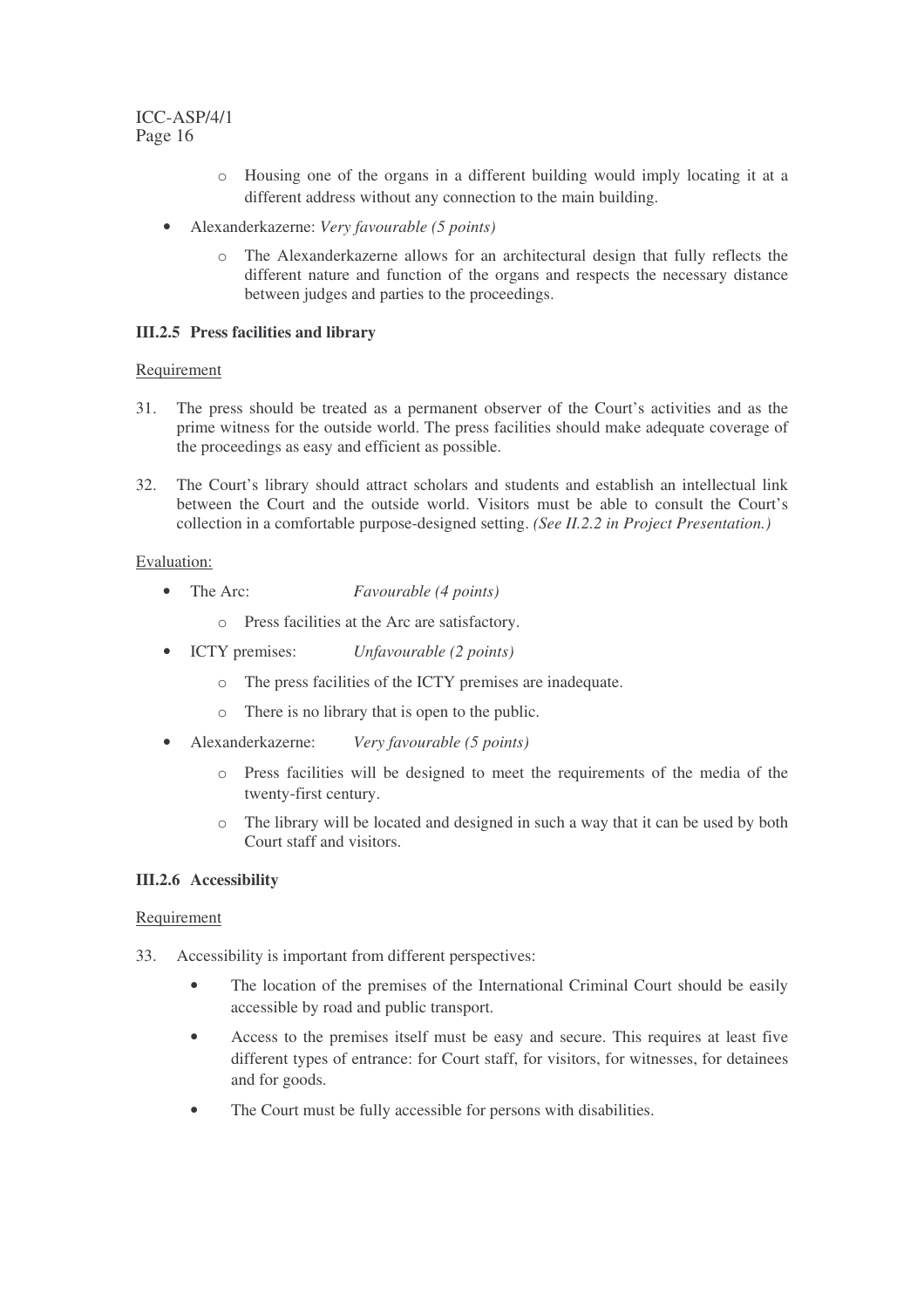- The premises of the Court should be within a very short distance of the detention centre, a hospital and hotels.
- The location should allow for the proper management of possible demonstrations with the least disruption of public order.

# Evaluation

- The Arc: *Unfavourable (2 points)*
	- o Easily accessible by public transport and by road.
	- o Does not have the required entrances.
	- o Limited accessibility for persons with disabilities.
	- o Far removed from the detention centre.
	- o No way of managing demonstrations without major disruption of public order.
- ICTY premises: *Average (3 points)*
	- o Easily accessible by public transport and by road.
	- o Does not have the required separate entrances.
	- o Limited accessibility for persons with disabilities.
	- o The detention centre is within reasonable distance.
	- o There is some space in front where demonstrations can take place.
- Alexanderkazerne: *Very favourable (5 points)*
	- o The Alexanderkazerne is easily accessible by public transport and by road.
	- o Provision will be made for the required entrances.
	- o Accessibility for persons with disabilities will be guaranteed.
	- o The detention centre is located at a distance of less than 1 kilometre.

## **III.3 Security requirements**

## **III.3.1Security-conscious design**

## Requirement

- 34. Apart from the regular technological means for securing the premises, the International Criminal Court requires the buildings on its premises to be arranged in such a way as to achieve the optimal security level. One key element for reducing risk is to have enough distance between the surrounding fence and the buildings.
- 35. Internal measures to protect the security and identity of participants in the proceedings must be in place to guarantee a smooth judicial process.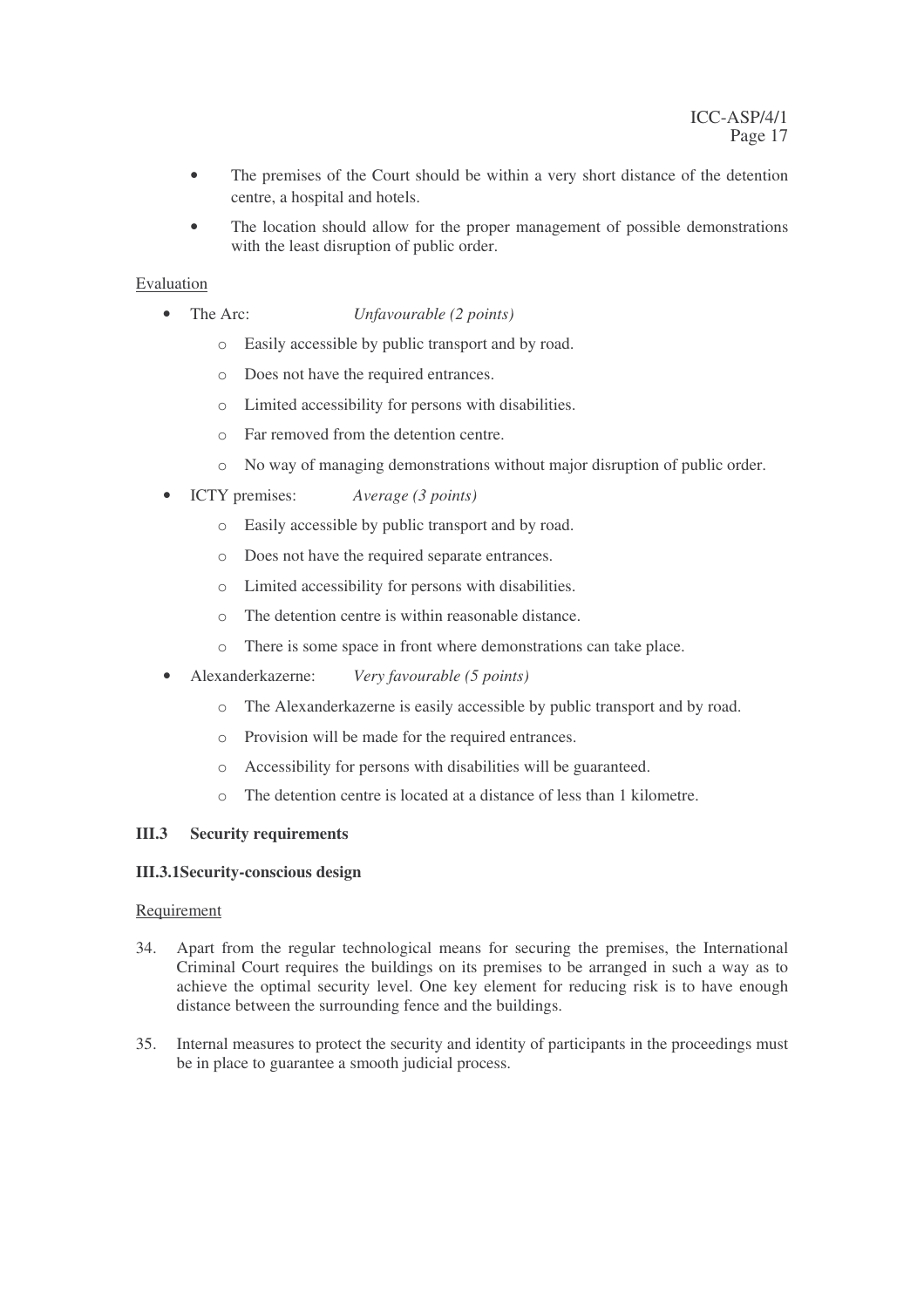36. At the same time, all security measures should have as little obstructive impact as possible on the work processes and flow of personnel and visitors. *(See III.10.1 in Project Presentation.)*

## Evaluation

- The Arc: *Unfavourable (2 points)*
	- o Both the nature of the building (high-rise) and the small distance between the security perimeter and the building make the Arc very difficult to secure.
	- o It is not possible to adapt the Arc to the security requirements of the Court.
	- o The measures that have been put in place have considerable obstructive impact.
- ICTY premises: *Average (3 points)*
	- o The ICTY premises are low-rise, but they are very close to a road and the distance between the security perimeter and the buildings is very small*.*
	- o It is not possible to adapt the ICTY premises to the security requirements of the Court.
	- o The measures that have been put in place have considerable obstructive impact.
- Alexanderkazerne: *Very favourable (5 points)*
	- o The Alexanderkazerne would allow the security concept to be taken fully into consideration at the design phase.

#### **III.3.2 Feasibility of four-level security concept**

#### Requirement

37. The International Criminal Court requires a four-level security system within the perimeter: public, semi-public, restricted and high security. This will result in the compartmentalization of the Court premises in four different zones, which should be organized as logically as possible so as to avoid unnecessary checkpoints and reduce the risk of confusion. *(See III.10.1 in Project Presentation.)*

- The Arc: *Average (3 points)*
	- o The layout of the Arc does not permit the full implementation of a four-level security concept. Certain organizational units are located in the wrong security zone and at some points the security zones overlap, which necessitates either raising the security level (which creates obstructions) or running unwarranted risks.
- ICTY premises: *Average (3 points)*
	- The layout of the ICTY premises does not permit the full implementation of a four-level security concept. Certain organizational units are located in the wrong security zone and at some points the security zones overlap, which necessitates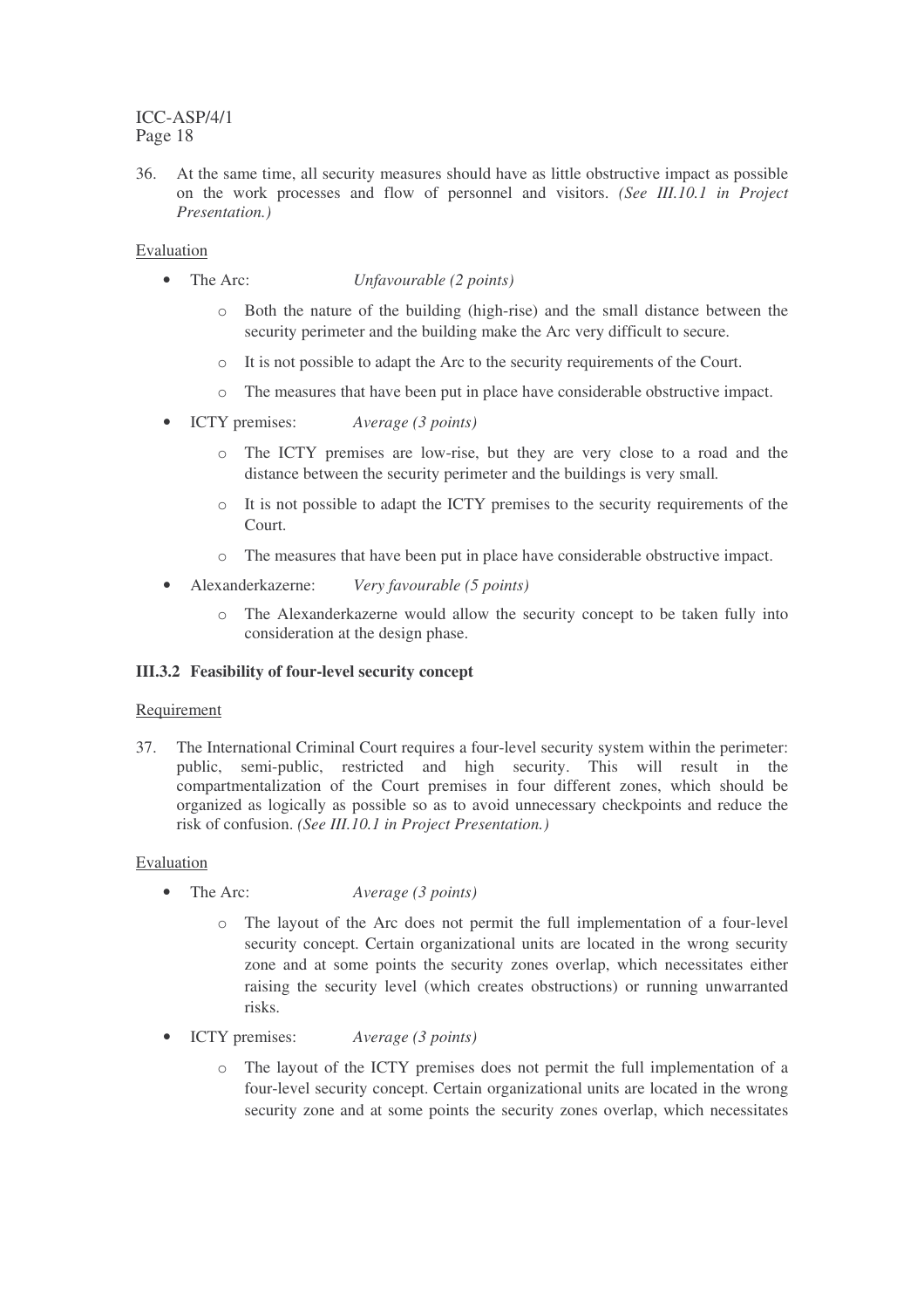either raising the security level (which creates obstructions) or running unwarranted risks.

- Alexanderkazerne: *Very favourable (5 points)*
	- o As security is one of the main requirements, the premises will be constructed around the four-level security concept.

#### **III.3.3 Safety and evacuation**

#### Requirement

38. The buildings must be designed to provide appropriate evacuation time and suitable escape routes. In principle, security measures must remain in effect during emergencies. This means that escape areas must be controlled and secure. Detainees must be subject to special emergency measures preventing their escape. *(See III.10.2 in Project Presentation.)*

#### Evaluation

- The Arc: *Unfavourable (2 points)*
	- o There is no safe area around the Arc for Court staff to repair to in the event of an evacuation – only very busy streets.
	- $\circ$  It is difficult to implement an evacuation plan that would respect security requirements.
- ICTY premises: *Average (3 points)*
	- o It is difficult to implement an evacuation plan that would respect security requirements.
- Alexanderkazerne: *Very favourable (5 points)*
	- o The Alexanderkazerne provides ample space for designing an optimal safety concept.

#### **III.4 Costs**

#### Requirement

- 39. The financial burden of the future premises on the Court's budget should be kept as low as possible. Both the costs of accommodation ("rent") and the costs of maintenance will influence this figure. *(See II.2.2 in Project Presentation.*)
- 40. It should be noted that any long-term solution will require either building new premises or significantly modifying an existing building. Considering the long-term occupancy, experience shows that the total costs of necessary modifications to/renovations of existing buildings and their maintenance are likely to be comparable to those in respect of new purpose-built premises.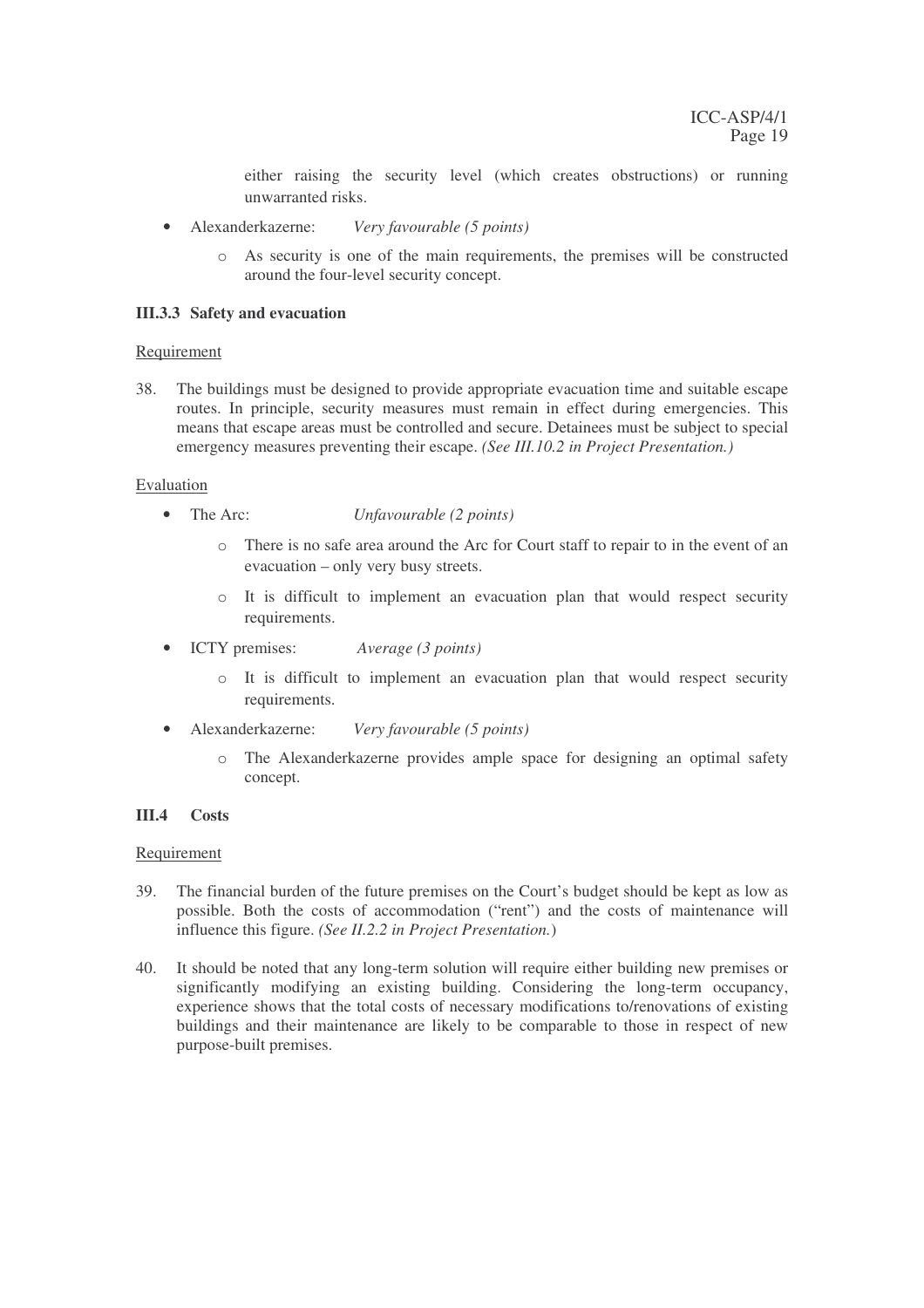## Evaluation

- The Arc: *Average (3 points)*
	- o The future rent <sup>1</sup> may be assumed to reflect market conditions. Additional costs would arise for the modification and extension of the building.
- ICTY premises: *Average (3 points)*
	- o The rent for the ICTY premises is within the range of market conditions. However, as the main building is fifty years old, additional costs would be incurred for substantial renovation, modification and extension work.
- Alexanderkazerne: *Unfavourable (2 points)*
	- o The higher initial costs of a tailor-made solution will be reflected in a financial burden that is likely to be greater than for the other two options. However, potential long-run savings in exploitation, energy and maintenance costs are expected to compensate for the higher initial costs.

## **III.5 Public identity requirements**

# **III.5.1 Institutional image (exterior/interior)**

## Requirement

41. The permanent premises will become the public face of the institution. The premises of the International Criminal Court must therefore fully reflect its character and identity as a permanent, effective, functioning, independent and credible international criminal court, with a universal vocation. The Court premises should be dignified without being imposing. For this and other reasons (safety, openness, separation of organs, etc.), the Court has a preference for buildings of modest height with a limited number of floors (3 to 4). *(See II.2.1, II.2.1 and III.8 in Project Presentation.)*

- The Arc: *Unfavourable (2 points)*
	- o The Arc lacks the dignity of a court building. Its image as a modern office building does not correspond with the idea of a permanent universal court.
- ICTY premises: *Average (3 points)*
	- o Although the ICTY premises have some dignity, its stature does not measure up to that of a permanent universal court.
	- o The main building of the ICTY premises is of the required height.
- Alexanderkazerne: *Very favourable (5 points)*
	- o The architectural design will reflect the nature and stature of the Court.

 $1$ <sup>1</sup> The building is rent-free for the ICC until 2012.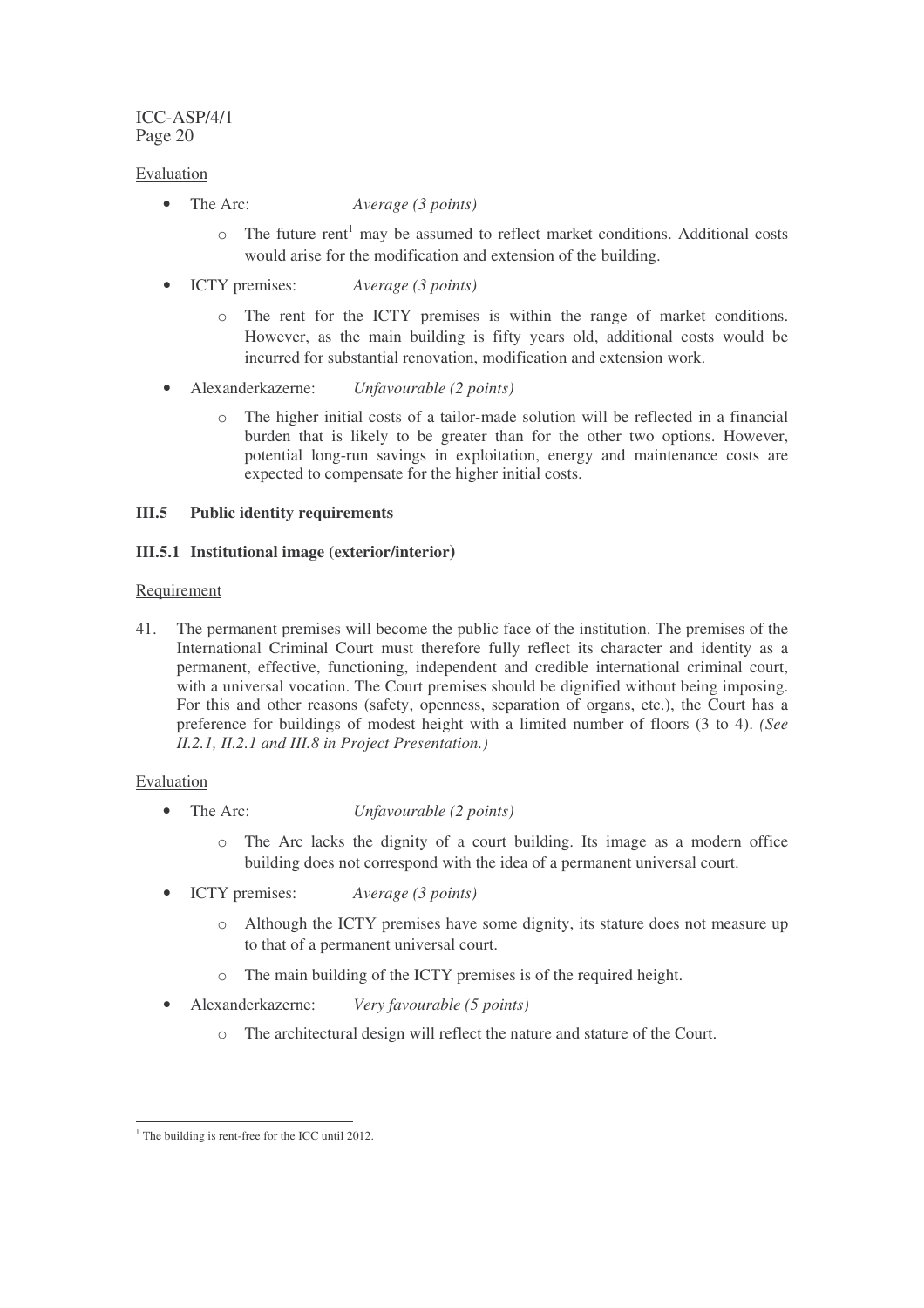## **III.5.2 Open and welcoming**

#### Requirement

42. The premises of the International Criminal Court should excel in terms of openness to the public and the outside world. The premises must provide adequate facilities for receiving visitors of all kinds (from heads of State to groups of schoolchildren). The area which is open to the public must be perceived as secure (but not as a fortress), people-friendly, comfortable and accessible to all. The conference cluster should allow the Court to receive outside visitors and organize events related to the Court's activities. *(See II.2.2 in Project Presentation.)*

#### Evaluation

- The Arc: *Very unfavourable (1 point)*
	- o The Arc is not a welcoming building.
	- o The Arc is unsuited to receiving high dignitaries.
	- o It is very difficult to receive visitors in the Arc. There is no conference cluster in a semi-public part of the building. All conference rooms are in the restricted security area that visitors are not allowed to enter.
	- o There are limited catering facilities for visitors on the premises.
- ICTY premises: *Unfavourable (2 points)*
	- o The ICTY premises are not welcoming.
	- o The ICTY premises are unsuited to receiving high dignitaries.
	- o There are limited catering facilities for visitors on the premises.
- Alexanderkazerne: *Very favourable (5 points)*
	- o The building can be designed to be as open and welcoming as possible.

## **III.5.3 Location**

#### **Requirement**

43. The Court requires the location of its permanent premises to be representative of its stature and nature. *(See IV.2 in Project Presentation.)*

- The Arc: *Unfavourable (2 points)*
	- o The neighbourhood of the Arc is not suited to a permanent universal court.
- ICTY premises: *Very favourable (5 points)*
	- o The location is in a dignified area, with museums, several embassies and other international organizations in close vicinity.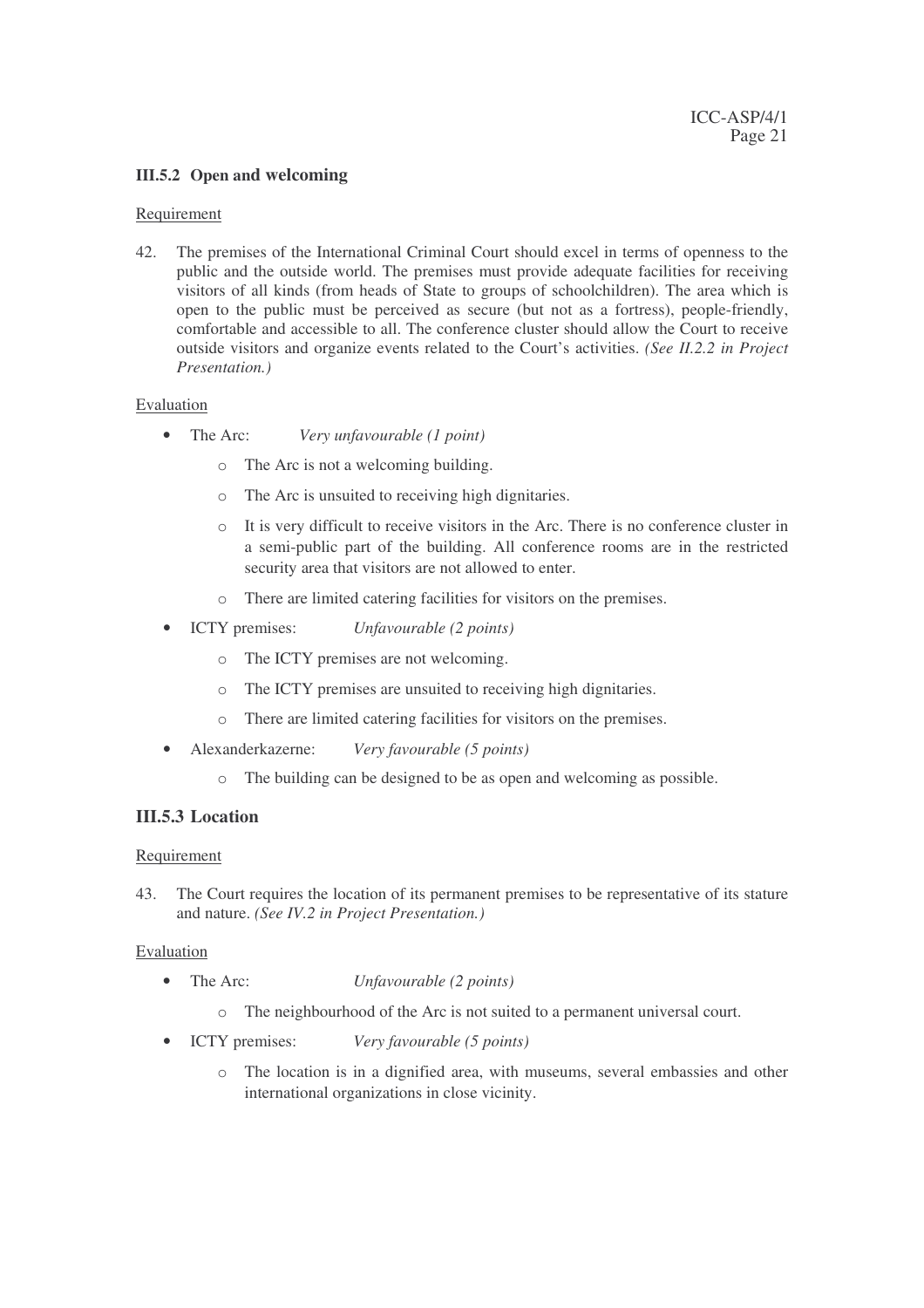- Alexanderkazerne: *Very favourable (5 points)*
	- The location is in a prime residential area of The Hague, as befits the dignity of a permanent universal court.

## **III.6 Legal feasibility**

#### Requirement

44. The realization of the permanent premises will depend on conformity with the zoning plan of the relevant area and on issuance of the necessary permits. There must be as much certainty as possible that no legal obstacles will block or delay its realization.

#### Evaluation

- The Arc: *Unfavourable (2 points)*
	- $\circ$  The municipality has indicated that it would not be in favour of extending the use of the Arc. 2
- ICTY premises: *Unfavourable (2 points)*
	- o The municipality has indicated that it would not be in favour of extending the use of the ICTY premises.
- Alexanderkazerne: *Favourable (4 points)*
	- o The zoning plan will have to be adapted. The municipality of The Hague has indicated that it will support this procedure.

# **IV. OVERVIEW**

45. The following table is "weighted and rated". It juxtaposes the individual evaluations of the three options. Each requirement criterion is attributed a weight factor according to its importance as expressed by a percentage. The options are rated by points ranging from 1 to 5 ( $1 = \text{very}$ ) unfavourable;  $5 = \text{very favourable}$  for each requirement criterion. These points are then multiplied by the weight factor for the requirement criterion, which gives the weighted evaluation rating. The sum of these weighted evaluation ratings provides the total score of each option.

46. The weight of the individual categories has been attributed according to the following principles:

- Spatial requirements are essential for the operation of the Court and are therefore allocated 20% of the total weight.
- Functional requirements are essential for the operation of the Court and are therefore allocated 20% of the total weight.
- The expected costs are equally essential and are also allocated 20% of the total.
- Security is a very important aspect and is therefore allocated 20%.

<sup>&</sup>lt;sup>2</sup> The Ministry of Foreign Affairs of the Netherlands has informed the Court that there are currently only temporary permits for the use of the Arc and the ICTY and that a request for renewal would not be favoured by the municipality of The Hague. Furthermore, the Ministry of Foreign Affairs of the Netherlands has informed the Court that the outcome of the mandatory procedure for obtaining a permanent permit for the Arc or the ICTY seems uncertain.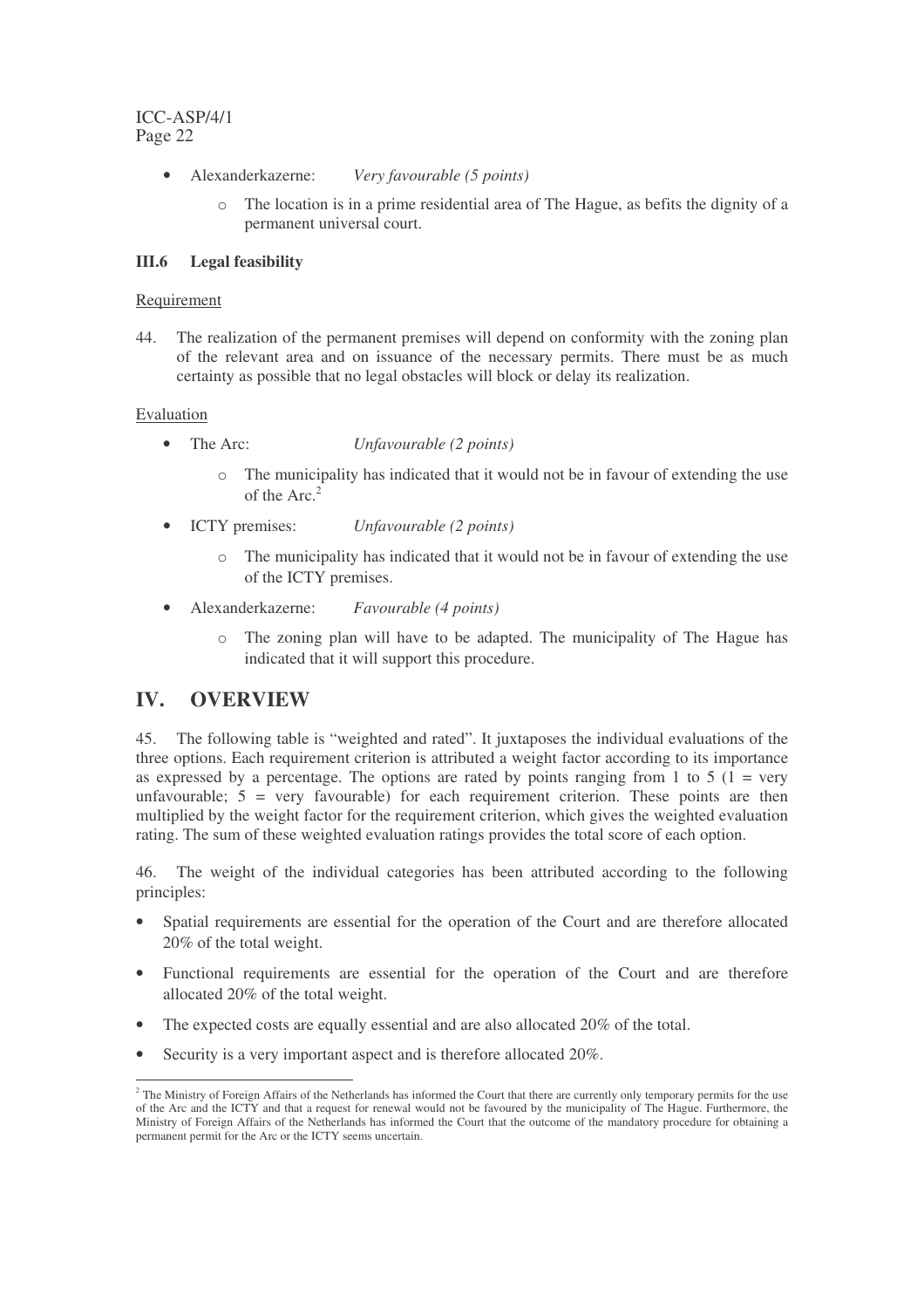- Public identity, the image of the Court projected to the world, is also important, but nevertheless not as essential for the operation as the previous aspects. It is allocated 10% of the total.
- Legal feasibility is important because it could cause important obstacles or delays. Considering the importance of having the permanent premises ready on time, and with the necessary certainty that the solution will indeed be permanent, this requirement is allocated 10%.

| <b>Requirement criteria</b>                   |                                                                  | The Arc |       | <b>ICTY</b> premises |                | <b>Alexanderkazerne</b> |                |                |          |
|-----------------------------------------------|------------------------------------------------------------------|---------|-------|----------------------|----------------|-------------------------|----------------|----------------|----------|
|                                               |                                                                  | Weight  |       | Points               | Weighted       | Points                  | Weighted       | Points         | Weighted |
| <b>Spatial requirements</b><br>$20\%$         |                                                                  |         |       |                      |                |                         |                |                |          |
| 3.1.1                                         | Office space for ICC<br>staff members                            |         | $5\%$ | $\overline{2}$       | 10             | $\overline{2}$          | 10             | 5              | 25       |
| 3.1.2                                         | Courtrooms                                                       |         | 5%    | 3                    | 15             | 3                       | 15             | 5              | 25       |
| 3.1.3                                         | Working<br>for<br>space<br>victims/defence/<br>State legal teams |         | $3\%$ | $\overline{2}$       | 6              | $\overline{2}$          | 6              | 5              | 15       |
| 3.1.4                                         | Scalability                                                      |         | 5%    | $\mathbf{1}$         | 5              | $\mathbf{1}$            | 5              | 5              | 25       |
| 3.1.5                                         | On-site parking                                                  |         | 2%    | $\mathbf{1}$         | $\overline{c}$ | $\overline{c}$          | $\overline{4}$ | 5              | 10       |
| <b>Functional requirements</b><br>$20\%$      |                                                                  |         |       |                      |                |                         |                |                |          |
| 3.2.1                                         | All on one site                                                  |         | 5%    | $\mathbf{1}$         | 5              | $\mathbf{1}$            | 5              | 5              | 25       |
| 3.2.2                                         | Form<br>defined<br>by<br>function                                |         | 5%    | $\mathfrak{2}$       | 10             | $\overline{2}$          | 10             | 5              | 25       |
| 3.2.3                                         | One site forever                                                 |         | 5%    | 3                    | 15             | 3                       | 15             | 5              | 25       |
| 3.2.4                                         | Separation of organs                                             |         | 2%    | 3                    | 6              | $\overline{2}$          | $\overline{4}$ | 5              | 10       |
| 3.2.5                                         | Press<br>and<br>library<br>facilities                            |         | $1\%$ | $\overline{4}$       | $\overline{4}$ | $\overline{2}$          | $\overline{2}$ | 5              | 5        |
| 3.2.6                                         | Accessibility                                                    |         | 2%    | $\overline{2}$       | $\overline{4}$ | 3                       | 6              | 5              | 10       |
| <b>Security requirements</b><br>$20\%$        |                                                                  |         |       |                      |                |                         |                |                |          |
| 3.3.1                                         | Security-conscious<br>design                                     |         | 8%    | $\overline{2}$       | 16             | 3                       | 24             | 5              | 40       |
| 3.3.2                                         | of 4-level<br>Feasibility<br>security concept                    |         | 6%    | 3                    | 18             | 3                       | 18             | 5              | 30       |
| 3.3.3                                         | Safety, evacuation                                               |         | 6%    | $\overline{c}$       | 12             | 3                       | 18             | 5              | 30       |
| <b>Costs</b>                                  |                                                                  | $20\%$  |       |                      |                |                         |                |                |          |
| 3.4                                           | Costs                                                            |         | 20%   | 3                    | 60             | $\mathfrak{Z}$          | 60             | $\overline{2}$ | 40       |
| <b>Public identity requirements</b><br>$10\%$ |                                                                  |         |       |                      |                |                         |                |                |          |
| 3.5.1                                         | Architectural image                                              |         | 4%    | $\overline{2}$       | 8              | 3                       | 12             | 5              | 20       |
| 3.5.2                                         | Open, welcoming                                                  |         | 3%    | $\mathbf{1}$         | 3              | $\overline{2}$          | 6              | 5              | 15       |
| 3.5.3                                         | Location                                                         |         | 3%    | $\overline{2}$       | 6              | 5                       | 15             | 5              | 15       |
| <b>Legal feasibility</b><br>$10\%$            |                                                                  |         |       |                      |                |                         |                |                |          |
| 3.6                                           | Legal feasibility                                                |         | 10%   | $\overline{2}$       | 20             | $\overline{2}$          | 20             | $\overline{4}$ | 40       |
| <b>Total</b>                                  |                                                                  | $100\%$ |       |                      | 225            |                         | 255            |                | 430      |

#### **Notes**

5 = very favourable;  $4 =$  favourable;  $3 =$  average;  $2 =$  unfavourable;  $1 =$  very unfavourable.

The exact weight factor and rating for these requirement criteria are, of course, to some extent discretionary. However, individual changes in the weight factors will not affect the overall result.